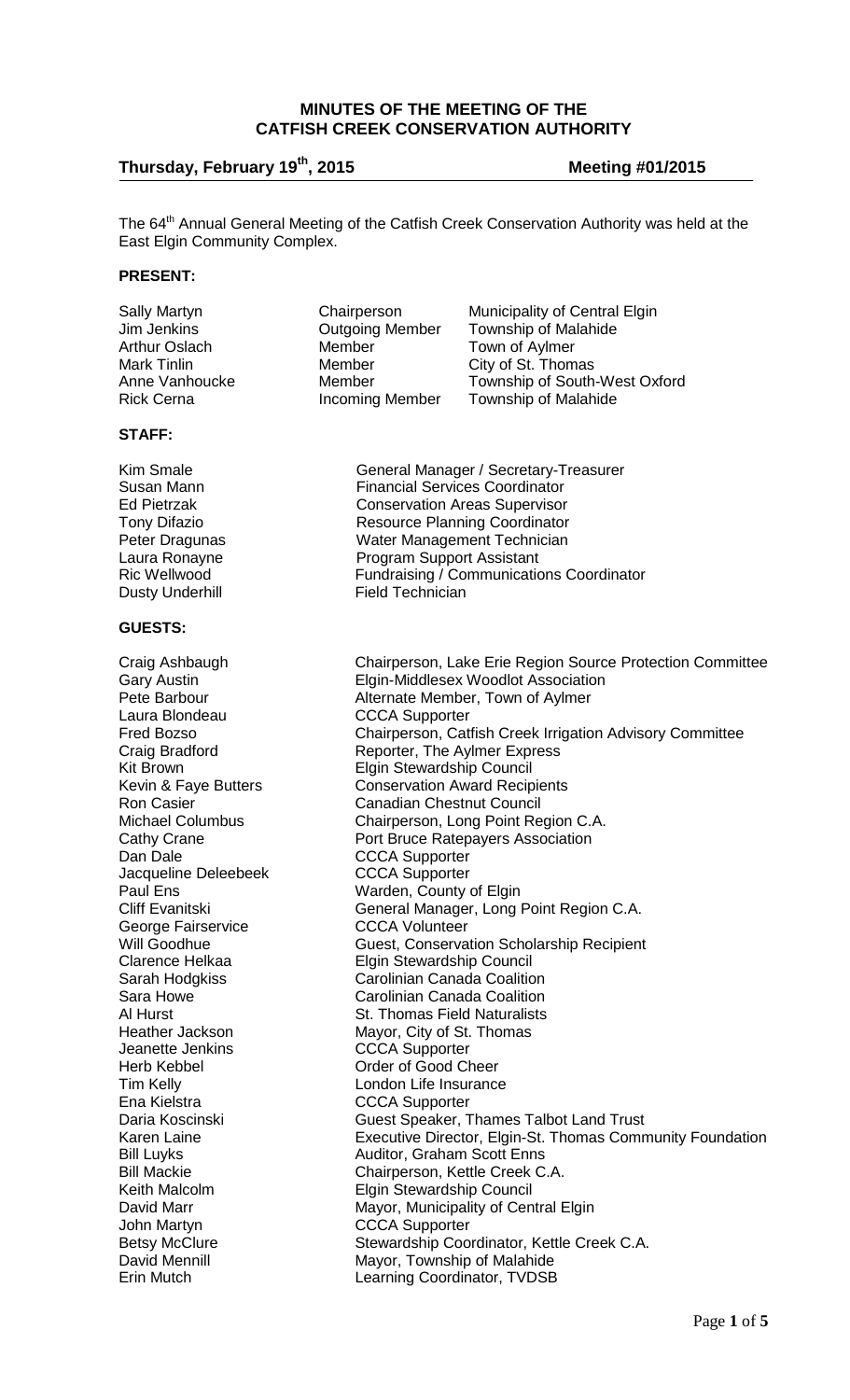| Sam Regier           | Recipient, Student Scholarship                       |
|----------------------|------------------------------------------------------|
| Jennifer Reynaert    | C.A.O., Town of Aylmer                               |
| <b>Gerry Richer</b>  | <b>CCCA Supporter</b>                                |
| Lori Baldwin-Sands   | <b>CCCA Outgoing Member</b>                          |
| Al Sharpe            | Director, Elgin Hiking Trail Club                    |
| Duncan Sinclair      | Teacher, Environmental Leadership Program            |
| <b>Todd Sprague</b>  | Hamilton Ward & Cathers Insurance                    |
| <b>Henry Tenhoor</b> | <b>CCCA Supporter</b>                                |
| Fons Vandenbroek     | Regional Director, Elgin Federation of Agriculture   |
| Elizabeth VanHooren  | General Manager, Kettle Creek C.A.                   |
| Roger Vanhoucke      | <b>CCCA Supporter</b>                                |
| <b>Mark Wales</b>    | Member, Lake Erie Region Source Protection Committee |
| Jeff Yurek           | MPP, Elgin-Middlesex-London                          |

## **WELCOME / CALL TO ORDER:**

Chairperson Martyn welcomed everyone to the  $64<sup>th</sup>$  Annual General Meeting of the Catfish Creek Conservation Authority and called the proceedings to order at (2:00 p.m.).

### **ADOPTION OF AGENDA:**

| Motion # 01/2015 | A. Vanhoucke | A. Oslach | <b>CARRIED</b> |
|------------------|--------------|-----------|----------------|
|------------------|--------------|-----------|----------------|

THAT, the Agenda for the Annual General Meeting be adopted as circulated.

## **DISCLOSURE OF PECUNIARY INTEREST:**

No one had a pecuniary interest to disclose at this time.

#### **INTRODUCTIONS:**

Chairperson Martyn introduced the Catfish Creek Conservation Authority Board of Directors, Staff, and Special Guests in attendance.

## **ADOPTION OF MINUTES:**

| Motion # 02/2015 | A. Oslach | A. Vanhoucke | <b>CARRIED</b> |
|------------------|-----------|--------------|----------------|
|------------------|-----------|--------------|----------------|

THAT, the Minutes of Full Authority Meeting # 10/2014 (December 12, 2014), be accepted as circulated.

Motion # 03/2015 A. Vanhoucke M. Tinlin CARRIED

THAT, the Minutes of Personnel / Finance Committee Meeting # PF 01/2015 (January 22, 2015), be accepted as circulated.

## **2014 AUDITED FINANCIAL STATEMENTS:**

Bill Luyks of Graham Scott Enns Chartered Accountants presented the 2014 Financial Statements and Auditor's Report for the Catfish Creek Conservation Authority.

He stated that the Financial Statements present fairly, in all material respects, the statement of financial position of the CCCA as at December 31, 2014, and the statements of operations and accumulated surplus, changes in net assets, and cash flow for the year then ended in accordance with Canadian accounting standards for public sector entities.

The audience was advised that full copies of the Financial Statements are available at the CCCA Office upon request.

Motion # 04/2015 A. Oslach A. Vanhoucke CARRIED

THAT, the Financial Statements of the Catfish Creek Conservation Authority as at December 31, 2014, be adopted as circulated.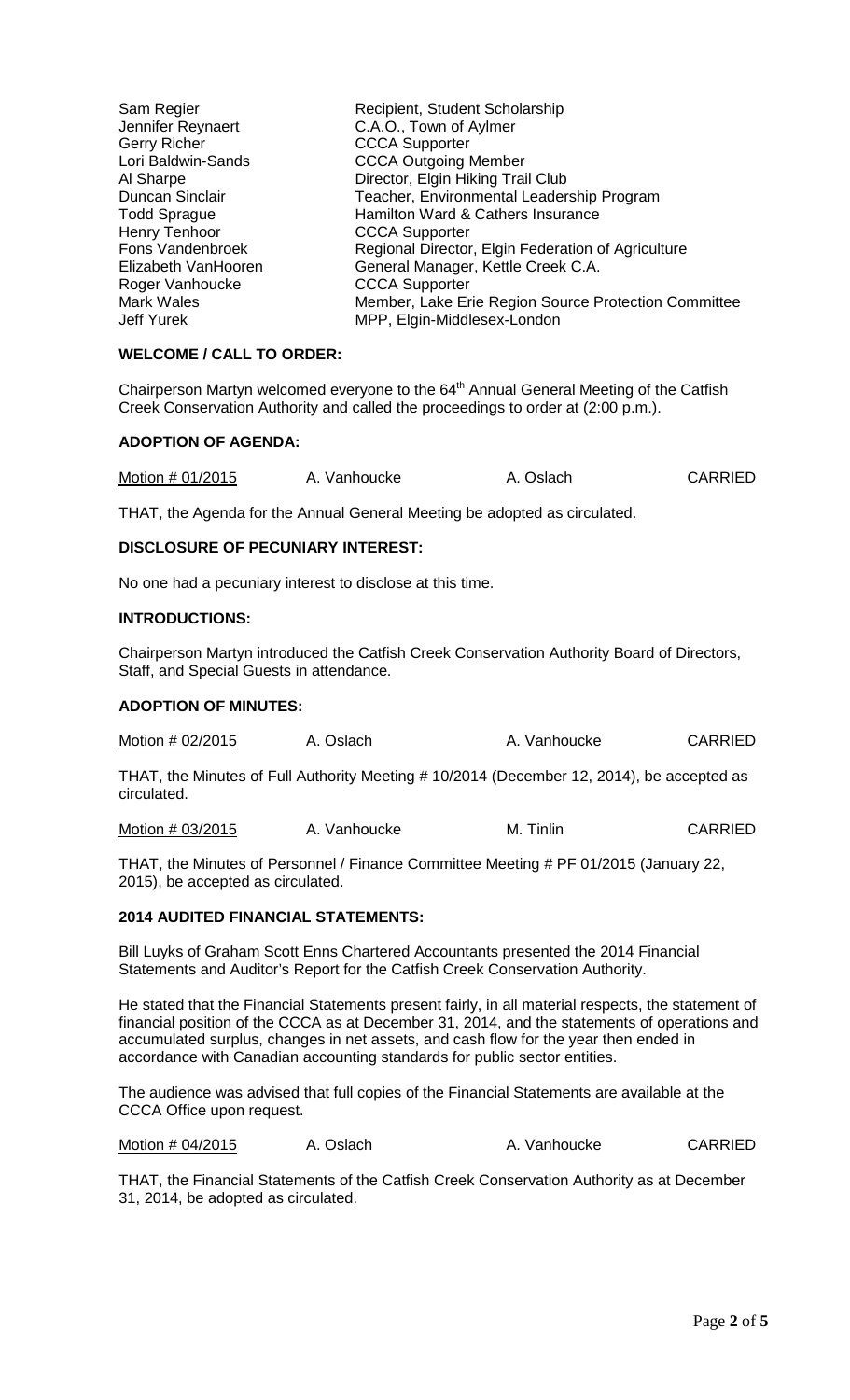### **CHAIRPERSON'S MESSAGE:**

Chairperson Martyn delivered her Annual Message to the audience. A condensed version is included on the first page of the 2014 Annual Report.

### **ANNUAL REPORT PRESENTATION:**

The General Manager / Secretary-Treasurer presented the 2014 Annual Report. He highlighted four (4) of the major accomplishments in 2014 which included the Watershed Stewardship Program, the development of a new county-wide Shoreline Management Plan, the approval of the Catfish Creek Source Protection Plan, and the acquisition of 18 hectares of Species at Risk habitat.

Motion # 05/2015 A. Vanhoucke M. Tinlin CARRIED

THAT, the 2014 Annual Report be adopted as presented.

#### **CERTIFICATES OF APPRECIATION:**

Chairperson Martyn called Member Oslach to the podium to present Certificates of Appreciation to Outgoing Members Lori Baldwin-Sands, City of St. Thomas (4 years) and Jim Jenkins, Township of Malahide (3 years).

Member Oslach thanked both of them for their outstanding service and dedication toward conservation and the work of the CCCA during their time on the Board of Directors.

#### **ELECTION OF OFFICERS:**

Elizabeth VanHooren, General Manager of the Kettle Creek Conservation Authority was asked to conduct the elections for Chairperson and Vice-Chairperson for the year 2015.

Ms. VanHooren reviewed the election procedures and declared all offices vacant. She then read the names of the current members eligible to vote and asked for the appointment of two scrutineers in the event of an election.

Motion # 06/2015 M. Tinlin A. Vanhoucke CARRIED

THAT, Cliff Evanitski and Craig Ashbaugh act as scrutineers in the event of an election; and further,

THAT, the scrutineers distribute ballots to the eligible voting members, tabulate and report the results of the vote, and destroy all ballots.

Ms. VanHooren called for nominations for the position of Chairperson of the CCCA for 2015.

Arthur Oslach nominated Sally Martyn.

Nominations for Chairperson were called for a second and third time.

| Motion # 07/2015 | A. Vanhoucke | A. Oslach | <b>CARRIED</b> |
|------------------|--------------|-----------|----------------|
|------------------|--------------|-----------|----------------|

THAT, nominations for the position of Chairperson be closed.

Sally Martyn was acclaimed Chairperson for 2015.

Ms. VanHooren called for nominations for the position of Vice-Chairperson of the CCCA for 2015.

Anne Vanhoucke nominated Arthur Oslach.

Ms. VanHooren called for nominations a second and third time.

Motion # 08/2015 M. Tinlin A. Vanhoucke CARRIED

THAT, nominations for the position of Vice-Chairperson be closed.

Arthur Oslach was acclaimed Vice-Chairperson for 2015.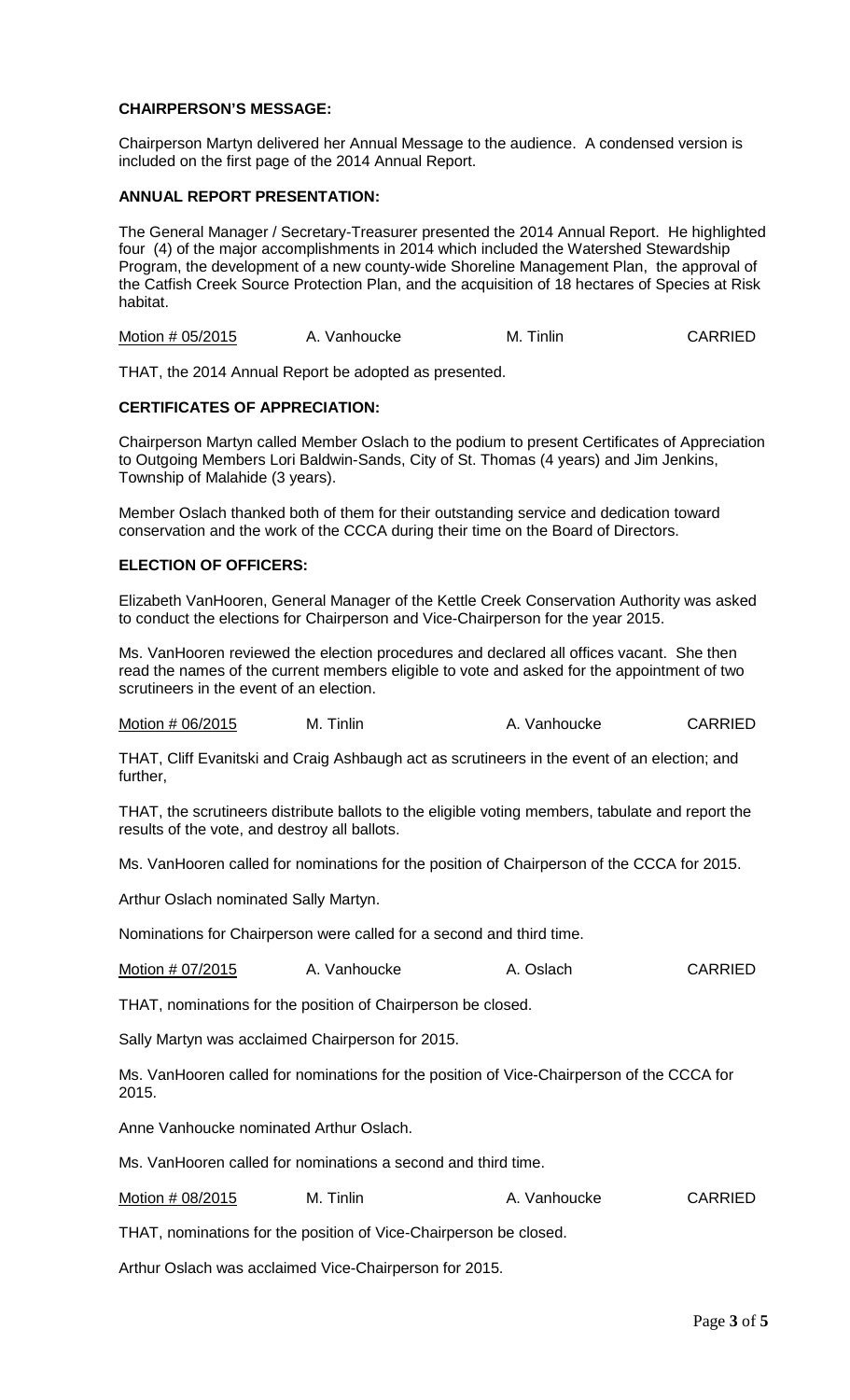Sally Martyn assumed the Chair to continue the meeting.

#### **GUEST SPEAKER:**

Chairperson Martyn called upon Jim Jenkins to introduce Daria Koscinski, Conservation Property Manager with the Thames Talbot Land Trust.

Daria began her talk by thanking the CCCA for the opportunity to speak at the Annual General Meeting about the Thames Talbot Land Trust (TTLT). She noted that the TTLT is an non-profit organization dedicated to the protection of lands and waters with significant natural, recreational, scenic, historical, and agricultural value.

Their name reflects the geographical context and cultural heritage of the lands along the Thames River and historic Talbot Trail in Southwestern Ontario, with an area of focus including Middlesex, Elgin, Perth, and Oxford Counties. The TTLT currently owns and manages 12 properties in the Carolinian Life Zone, protecting over 400 hectares of land. She mentioned that the TTLT is fuelled by volunteers and explained how the public could become more involved through volunteer opportunities.

Jim Jenkins thanked Daria for her talk and presented her with a small token of appreciation on behalf of the Conservation Authority.

### **STUDENT SCHOLARSHIP AWARD:**

Member Vanhoucke awarded the 13<sup>th</sup> Annual Catfish Creek Conservation Authority Scholarship Award to Sam Regier. Sam is currently attending East Elgin Secondary School and will be pursuing her post-secondary education in Environmental Resource Management at Lakehead University in Thunder Bay.

# **CONSERVATION AWARD:**

Member Mark Tinlin was called upon to present the Conservation Award to "The Butters Family" in recognition of their efforts to initiate several stewardship projects on their farm to restore wildlife habitat and enhance water quality in the Nineteen Creek Watershed.

Kevin and Faye Butters were in attendance to receive the Award on behalf of their family. Kevin thanked the CCCA for the recognition and stated that their commitment to environmental stewardship started with the enthusiasm and education of their son while attending the Environmental Leadership Program. He concluded by thanking the staff for their assistance and professionalism during the construction of the various restoration projects.

## **OTHER BUSINESS:**

| Motion # 09/2015 | A. Vanhoucke | A. Oslach | <b>CARRIED</b> |
|------------------|--------------|-----------|----------------|
|------------------|--------------|-----------|----------------|

THAT, Sally Martyn, Chairperson, Arthur Oslach, Vice-Chairperson, and Kim Smale, General Manager / Secretary-Treasurer, be designated as Signing Officers for Authority business in the year 2015; and further,

THAT, Susan Mann, Financial Services Coordinator, be assigned with signing authority for payroll items and utility accounts; and further;

That, the borrowing maximum for 2015 be up to the sum of \$175,000.00.

Motion # 10/2015 A. Oslach A. Vanhoucke CARRIED

THAT, the Canadian Imperial Bank of Commerce, Aylmer Branch, be appointed the Authority's banking institution for the year 2015.

Motion # 11/2015 A. Vanhoucke A. Oslach CARRIED

THAT, the Legal Firm of McKenzie Lake Lawyers LLP be appointed as the Authority Solicitors for the year 2015 to deal with matters of litigation; and further,

That, the Law Firm of Bowsher + Bowsher be appointed to deal with matters of real estate for the year 2015.